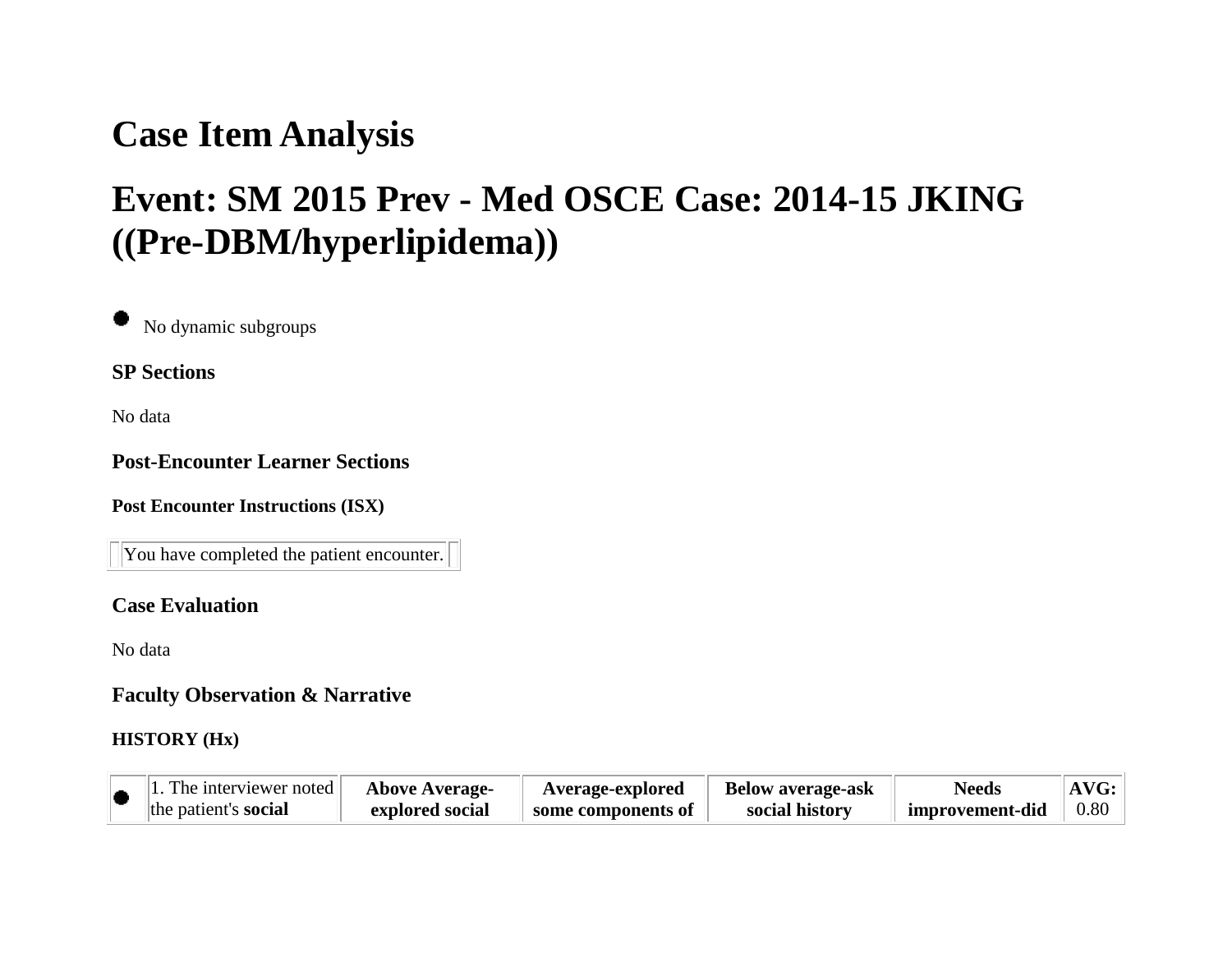|           | history                                                                                                    | history completely<br>19.7%<br>24<br><b>PBS: 0.26</b>                                                                     | social history and<br>followed up<br>64.8%<br>79<br><b>PBS: -0.04</b>                                               | questions but did not<br>follow up<br>13.1%<br>16<br><b>PBS: -0.20</b>                                                                   | not mention social<br>history<br>2.5%<br>3<br><b>PBS: -0.07</b>                                        | DEV:<br>0.13                 |
|-----------|------------------------------------------------------------------------------------------------------------|---------------------------------------------------------------------------------------------------------------------------|---------------------------------------------------------------------------------------------------------------------|------------------------------------------------------------------------------------------------------------------------------------------|--------------------------------------------------------------------------------------------------------|------------------------------|
|           | 2. The interviewer noted<br>the patient's <b>pertinent</b><br>family history                               | <b>Above Average-</b><br>explored family<br>history completely<br>17.2%<br>21<br><b>PBS: 0.36</b>                         | Average-explored<br>some components of<br>family history with<br>some follow up<br>67.2%<br>82<br><b>PBS: -0.16</b> | <b>Below average-asked</b><br>family history but did<br>not follow up<br>11.5%<br>14<br><b>PBS: -0.12</b>                                | <b>Needs</b><br>improvement-did<br>not mention family<br>history<br>4.1%<br>5<br><b>PBS: -0.10</b>     | AVG:<br>0.80<br>DEV:<br>0.13 |
| $\bullet$ | 3. The interviewer noted<br>the patient's substance<br>use - tobacco, alcohol,<br>other drugs              | Above average-<br>explored information<br>about tobacco,<br>alcohol & drug use<br>26.2%<br>32<br><b>PBS: 0.39</b>         | Average-explored<br>some information<br>about tobacco, alcohol<br>& drug use<br>50.8%<br>62<br><b>PBS: -0.09</b>    | <b>Below Average-</b><br>mentioned tobacco,<br>alcohol & drug use<br>but did not assess<br>situation<br>16.4%<br>20<br><b>PBS: -0.14</b> | <b>Needs</b><br>improvement-no<br>mention of<br>substance use<br>6.6%<br>8<br><b>PBS: -0.27</b>        | AVG:<br>0.79<br>DEV:<br>0.17 |
|           | 4. The interviewer took<br>a diet history - sugary<br>drinks, fruits/veg,<br>protein, carbs, junk<br>foods | <b>Above Average-</b><br>explored drinks, junk<br>foods, fruit/veg,<br>protein & carbs<br>17.2%<br>21<br><b>PBS: 0.32</b> | Average-explored 3 of<br>the 5 items<br>74.6%<br>91<br><b>PBS: -0.16</b>                                            | <b>Below average-</b><br>explored 1 of the 5<br>items<br>8.2%<br>10<br><b>PBS: -0.18</b>                                                 | <b>Needs</b><br>improvement-did<br>not explore diet<br>history<br>0.0%<br>$\theta$<br><b>PBS: 0.00</b> | AVG:<br>0.82<br>DEV:<br>0.10 |
| ۰         | 5. The interviewer took<br>a exercise history -<br>frequency, duration,<br>intensity, type                 | Above average-<br>explored exercise<br>frequency, duration,<br>intensity & type<br>5.7%                                   | <b>Average-explored 2 of</b><br>the 4 items<br>82.0%<br>100<br><b>PBS:</b> 0.16                                     | <b>Below Average-</b><br>explored 1 of the 4<br>items<br>8.2%<br>10                                                                      | <b>Needs</b><br>improvement-did<br>not explore exercise<br>4.1%<br>5                                   | AVG:<br>0.78<br>DEV:<br>0.11 |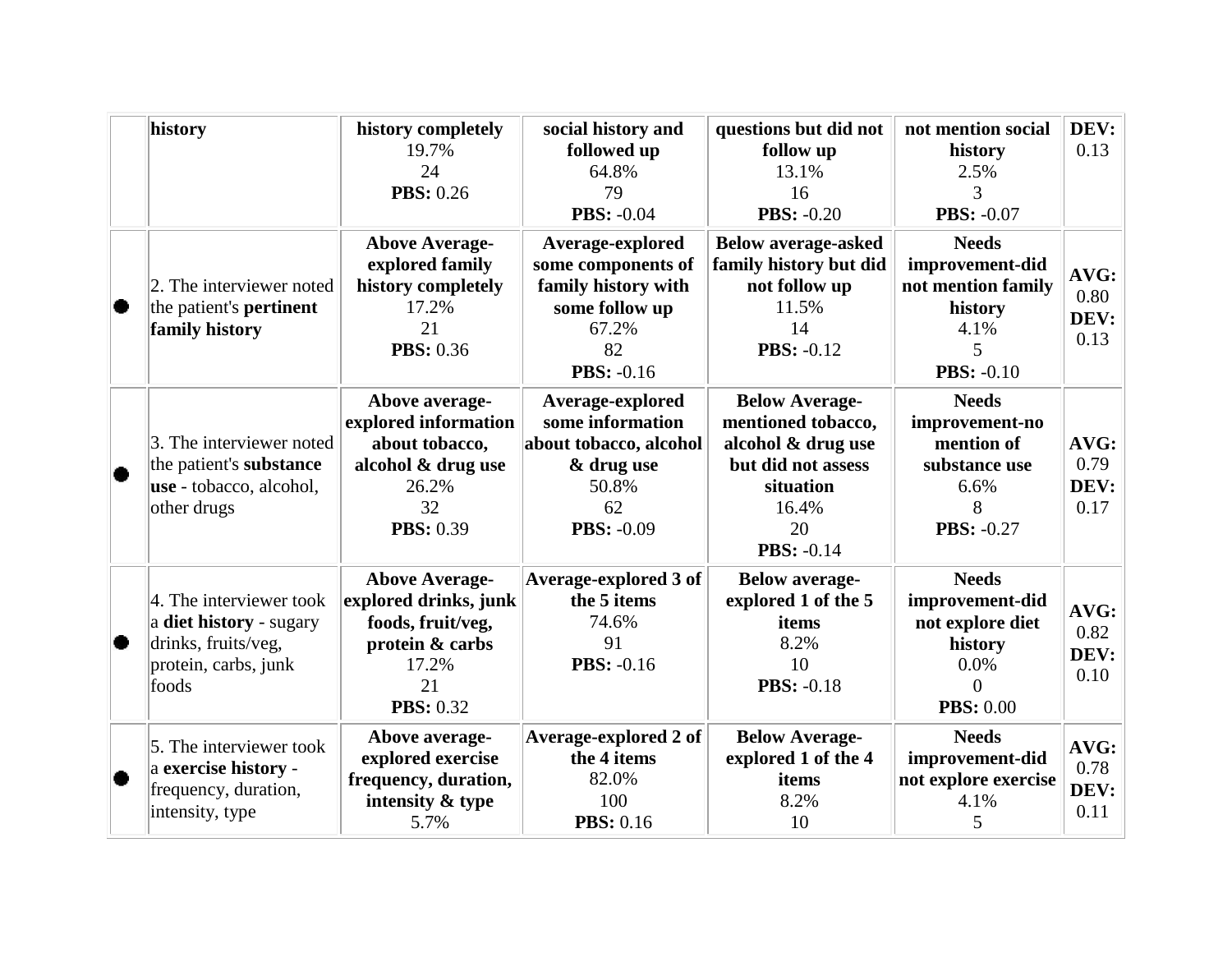|                                        | PBS:<br>$\bigcap$ $\bigcap$ $\bigcap$<br>$-0.24$ | $\bigcap$ 1<br>$\mathbf{D} \mathbf{C}$ .<br>J.I4<br>765. |  |
|----------------------------------------|--------------------------------------------------|----------------------------------------------------------|--|
| $\mathbf{n}\mathbf{n}$ $\alpha$<br>-10 |                                                  |                                                          |  |

# **Patient/Physician Interaction (PPI)**

| 6. The interviewer<br>utilized open-ended<br>questions (cannot be<br>answered with yes or<br>$ no\rangle$            | <b>Outstanding-</b><br>throughout<br>interview used<br>open-ended<br>questions<br>9.9%<br>12<br><b>PBS: 0.38</b> | Observed-two or<br>three times using<br>open-ended<br>questions<br>87.6%<br>106<br><b>PBS: -0.21</b> | Observed-once using<br>2.5%<br>3<br><b>PBS: -0.28</b>                            | Did not observe the use<br>open-ended questions of open-ended questions<br>0.0%<br>0<br><b>PBS: 0.00</b> | AVG:<br>0.81<br>DEV:<br>0.07    |
|----------------------------------------------------------------------------------------------------------------------|------------------------------------------------------------------------------------------------------------------|------------------------------------------------------------------------------------------------------|----------------------------------------------------------------------------------|----------------------------------------------------------------------------------------------------------|---------------------------------|
| 7. The interviewer<br>utilized affirmations<br>and/or supported self-<br>efficacy. (Praise for a<br>positive change) | Outstanding-<br>provided<br>affirmations<br>throughout<br>interview<br>17.4%<br>21<br><b>PBS: 0.47</b>           | Observed-two or<br>three times using<br>affirmations<br>52.9%<br>64<br><b>PBS: 0.03</b>              | <b>Observed-once using</b><br>an affirmation<br>26.4%<br>32<br><b>PBS: -0.34</b> | Did not observe-use of<br>affirmations<br>3.3%<br><b>PBS: -0.20</b>                                      | $AVG$ :<br>0.76<br>DEV:<br>0.19 |
| 8. The interviewer<br>utilized reflections<br>and/or summaries.<br>(Rephrasing what the<br>patient said)             | <b>Outstanding-used</b><br>refections<br>throughout<br>interview<br>13.1%<br>16<br><b>PBS: 0.50</b>              | Observed-two or<br>three times using<br>reflections<br>67.2%<br>82<br><b>PBS: 0.02</b>               | <b>Observed-once using</b><br>a reflection<br>18.0%<br>22<br><b>PBS: -0.36</b>   | Did not observe-use of<br>reflections<br>1.6%<br>2<br><b>PBS: -0.19</b>                                  | AVG:<br>0.78<br>DEV:<br>0.15    |
| $\vert$ 9. The interviewer<br>demonstrated empathy<br>through body language.                                         | <b>Outstanding-</b><br>throughout<br>interview                                                                   | <b>Observed-frequently</b><br>64.8%<br>79                                                            | Observed-<br>infrequently<br>23.0%                                               | <b>Observe rarely</b><br>0.0%<br>0                                                                       | $AVG$ :<br>0.78<br>DEV:         |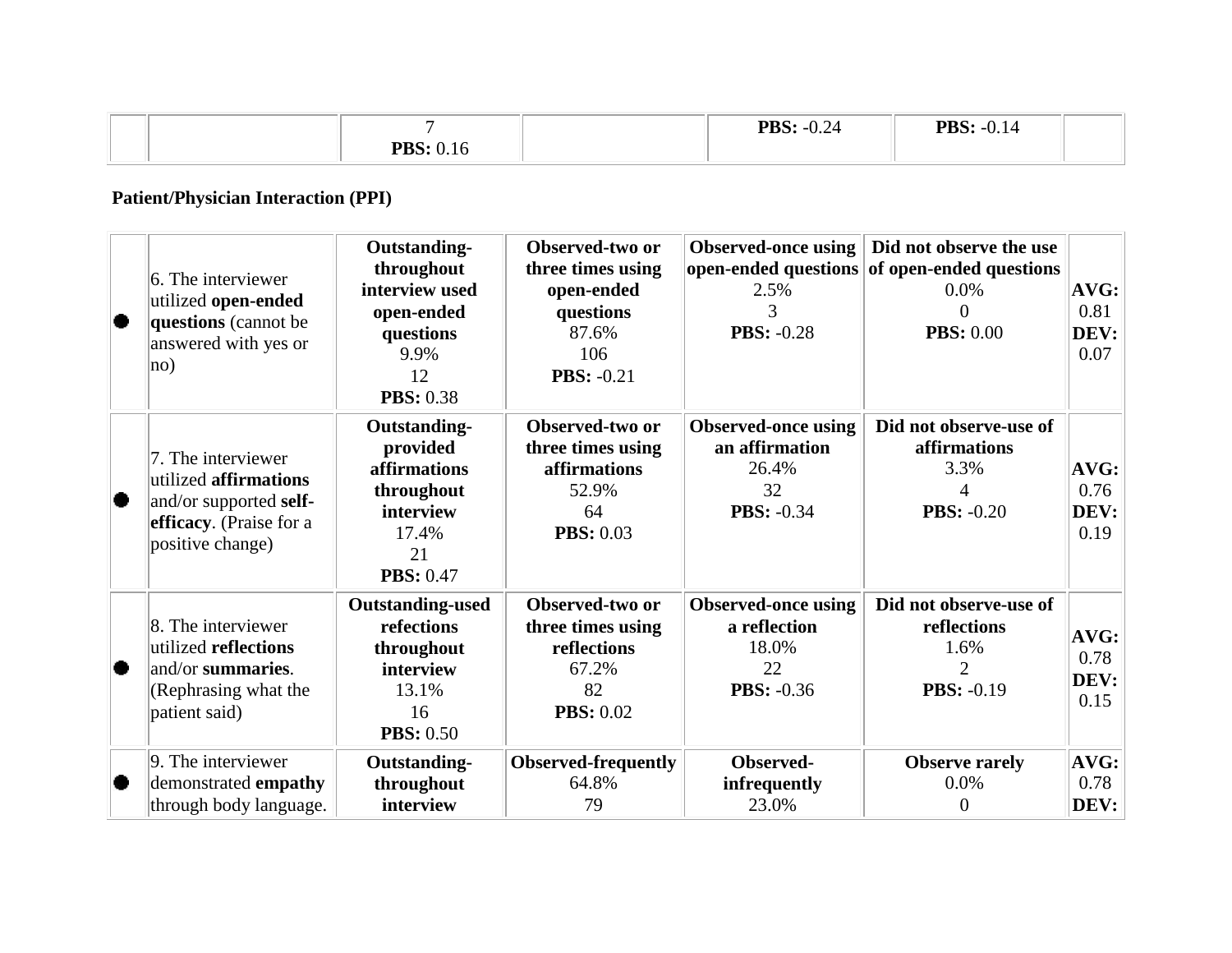|   |                                                                                                                                                                                                      | 12.3%<br>15<br><b>PBS: 0.46</b>                                                                                        | <b>PBS: -0.07</b>                                                                                                                                   | 28<br><b>PBS: -0.26</b>                                                                                                                                | <b>PBS: 0.00</b>                                                                                                               | 0.12                                |
|---|------------------------------------------------------------------------------------------------------------------------------------------------------------------------------------------------------|------------------------------------------------------------------------------------------------------------------------|-----------------------------------------------------------------------------------------------------------------------------------------------------|--------------------------------------------------------------------------------------------------------------------------------------------------------|--------------------------------------------------------------------------------------------------------------------------------|-------------------------------------|
|   | 10. The interviewer<br>demonstrated empathy<br>through verbal<br>responses.                                                                                                                          | Outstanding-<br>throughout<br>interview<br>13.1%<br>16<br><b>PBS: 0.39</b>                                             | <b>Observed-frequently</b><br>78.7%<br>96<br><b>PBS: -0.19</b>                                                                                      | Observed-<br>infrequently<br>8.2%<br>10<br><b>PBS: -0.20</b>                                                                                           | Observed-rarely<br>0.0%<br>$\Omega$<br><b>PBS: 0.00</b>                                                                        | AVG:<br>0.81<br>DEV:<br>0.09        |
|   | 11. In providing<br>information or making<br>a recommendation to<br>the patient the<br>interviewer asked<br>permission.                                                                              | <b>Outstanding-Asked</b><br>permission and<br>drew<br>recommendations<br>from patient<br>5.7%<br>7<br><b>PBS: 0.35</b> | <b>Observed-Asked</b><br>permission and<br>provided two or<br>three<br>recommendations<br>78.7%<br>96<br><b>PBS: 0.08</b>                           | <b>Observed-Asked</b><br>permission and<br>provided limited<br>recommendations<br>14.8%<br>18<br><b>PBS: -0.27</b>                                     | Did not observe-Asking<br>permission or providing<br>recommendations/ran<br>out of time<br>0.8%<br><b>PBS: -0.08</b>           | $\bf{AVG:}$<br>0.78<br>DEV:<br>0.11 |
| ۰ | 12. In providing<br>information or making<br>a recommendation to<br>the patient, the<br>interviewer used clear<br>and understandable<br>terms adapted to the<br>patient's level of<br>understanding. | Outstanding-<br><b>Provided</b><br>information with<br>understandable<br>lanuage<br>11.5%<br>14<br><b>PBS: 0.32</b>    | <b>Observed-Provided</b><br>information but had<br>to explain one term;<br>remainder of terms<br>understandable<br>78.7%<br>96<br><b>PBS: -0.13</b> | <b>Observed-Provided</b><br>information but had<br>to explain several<br>terms; several terms<br>not understandable<br>9.8%<br>12<br><b>PBS: -0.19</b> | Did not observe-<br><b>Providing information</b><br>and used medical<br>terms/ran out of time<br>0.0%<br>0<br><b>PBS: 0.00</b> | AVG:<br>0.80<br>DEV:<br>0.09        |
|   | 13. In providing<br>information or making<br>a recommendation to<br>the patient, the<br>interviewer asked for<br>the patient's response                                                              | <b>Outstanding-</b><br>explored response<br>and understanding<br>7.4%<br>9                                             | Observed-explored<br>two or three aspect<br>of understanding of<br>of recommendations the recommendations<br>77.9%<br>95                            | Observed-explored<br>one aspect of<br>understanding of the<br>recommendations<br>13.9%<br>17                                                           | Did not observe-did not<br>assess understanding of<br>recommendations/ran<br>out of time<br>0.8%                               | $\bf{AVG:}$<br>0.78<br>DEV:<br>0.12 |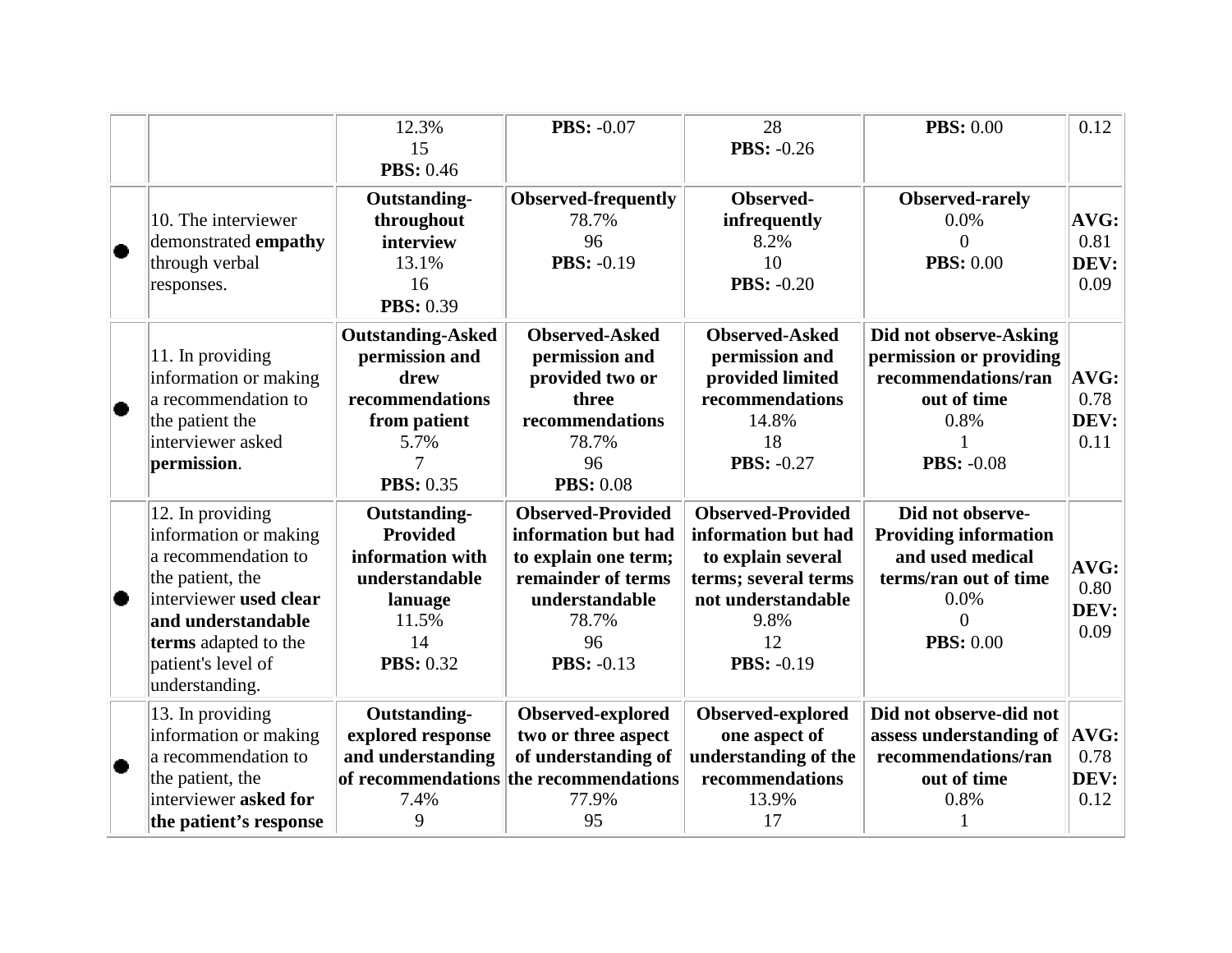| and/or<br>· understanding. | . $0.22$<br><b>PBS</b><br>$\mathsf{U} \cdot \mathsf{U}$ | – "P⊾<br>v.i | PBS<br>ገ 20<br>- 1 -<br>$\mathsf{v}\mathsf{v}$ | DЪ<br>0.14<br>DO. |  |
|----------------------------|---------------------------------------------------------|--------------|------------------------------------------------|-------------------|--|
|                            |                                                         |              |                                                |                   |  |

## **Issues Specific to Case (ISC)**

| 14. The interviewer utilized developing discrepancy-<br>helped the patient to identify the arguments for and against<br>change. (Refecting back the patient's ambivalence-is only<br>possible if the patient is moved to contemplation) | Outstanding<br>7.4%<br>9<br><b>PBS: 0.38</b>         | <b>Observed</b><br>multiple<br>times<br>39.7%<br>48<br><b>PBS: 0.31</b> | Observed at<br>least once<br>39.7%<br>48<br><b>PBS:</b> $-0.26$ | Did not<br>observe<br>13.2%<br>16<br><b>PBS: -0.34</b>                 | AVG:<br>0.63<br>DEV:<br>0.27 |
|-----------------------------------------------------------------------------------------------------------------------------------------------------------------------------------------------------------------------------------------|------------------------------------------------------|-------------------------------------------------------------------------|-----------------------------------------------------------------|------------------------------------------------------------------------|------------------------------|
| 15. The interviewer utilized rolling with resistance-used<br>reflection in response to patient's resistance. (Reflection is<br>response to the patient saying they can't, won't)                                                        | <b>Outstanding</b><br>4.9%<br>6<br><b>PBS: 0.31</b>  | <b>Observed</b><br>multiple<br>times<br>63.1%<br>77<br><b>PBS: 0.27</b> | Observed at<br>least once<br>30.3%<br>37<br><b>PBS: -0.34</b>   | Did not<br>observe<br>1.6%<br>$\overline{2}$<br><b>PBS:</b> $-0.23$    | AVG:<br>0.74<br>DEV:<br>0.14 |
| 16. The interviewer responded appropriately given the<br>patient's initial stage of change in regard to a problem<br>behavior                                                                                                           | <b>Outstanding</b><br>9.0%<br>11<br><b>PBS: 0.51</b> | Average<br>88.5%<br>108<br><b>PBS: -0.36</b>                            | <b>Below</b><br>Average<br>2.5%<br>3<br><b>PBS:</b> $-0.19$     | <b>Needs</b><br>improvement<br>$0.0\%$<br>0<br><b>PBS:</b> 0.00        | AVG:<br>0.81<br>DEV:<br>0.07 |
| 17. The interviewer helped move the patient to the <b>next</b><br>stage of change                                                                                                                                                       | Outstanding<br>8.2%<br>10<br><b>PBS: 0.45</b>        | Average<br>76.2%<br>93<br><b>PBS: -0.01</b>                             | <b>Below</b><br>Average<br>15.6%<br>19<br><b>PBS: -0.32</b>     | <b>Needs</b><br>improvement<br>$0.0\%$<br>$\theta$<br><b>PBS: 0.00</b> | AVG:<br>0.79<br>DEV:<br>0.10 |

# **Information Sharing (IS)**

|  | 18. The interviewer clearly stated the <b>patient's diagnosis or risk</b> $\vert$ <b>Outstanding-</b> $\vert$ <b>Average</b> $\vert$ <b>Below</b> |  | <b>Needs</b> | $\parallel$ AVG: |
|--|---------------------------------------------------------------------------------------------------------------------------------------------------|--|--------------|------------------|
|  | (Did the student clearly assess the patient risk of morbidity, did    11.5%    45.1%    Average    improvement    0.73                            |  |              |                  |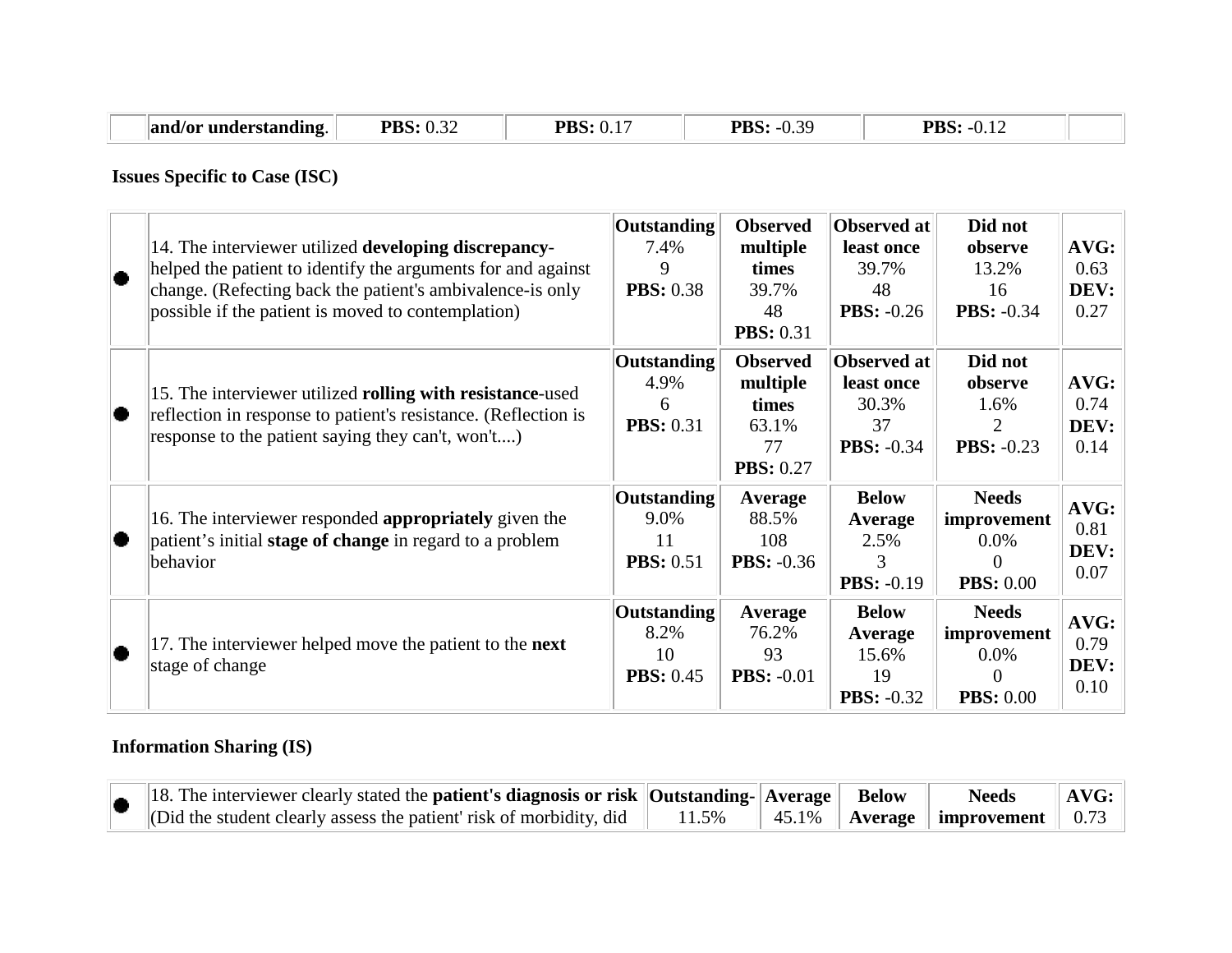| the patient recognize the problem and the need to change) | 14               | 55                  | 41.8%         | 1.6%                | DEV: |
|-----------------------------------------------------------|------------------|---------------------|---------------|---------------------|------|
|                                                           | <b>PBS:</b> 0.45 | <b>PBS:</b>         | 51            |                     | 0.14 |
|                                                           |                  | 0.07                | $\text{PBS:}$ | <b>PBS:</b> 0.00    |      |
|                                                           |                  |                     | 0.36          |                     |      |
|                                                           | Outstanding-     | $\mathbf{A}$ verage | <b>Below</b>  | <b>Needs</b>        |      |
|                                                           | 9.8%             | 75.4%               | Average       | improvement         | AVG: |
| 19. The interview followed the SOAP format                | 12               | 92                  | 13.1%         | 1.6%                | 0.79 |
|                                                           | <b>PBS:</b> 0.42 | $\text{PBS:}$       | 16            |                     | DEV: |
|                                                           |                  | 0.06                | PBS: -        | <b>PBS:</b> $-0.16$ | 0.11 |
|                                                           |                  |                     | 0.22          |                     |      |

#### **STUDENT (FCM)**

| 20. The interviewer responded appropriately to<br>feedback | <b>Outstanding</b><br>4.6%<br><b>PBS:</b> 0.28 | Average<br>94.4%<br>102<br>$\text{PBS:}$ -<br>0.19<br>(NS) | <b>Below</b><br>Average<br>0.9%<br><b>PBS:</b> $-0.19$<br>(NS) | <b>Needs</b><br>improvement<br>$0.0\%$<br>0<br><b>PBS:</b> 0.00<br>(NS) | AVG:<br>0.81<br>DEV:<br>0.05 |
|------------------------------------------------------------|------------------------------------------------|------------------------------------------------------------|----------------------------------------------------------------|-------------------------------------------------------------------------|------------------------------|
| $ 21$ . Evaluators (NS)                                    |                                                | View textual answers                                       |                                                                |                                                                         |                              |
| $ 22$ . Prev-Med OSCE precent score (NS)                   | View textual answers                           |                                                            |                                                                |                                                                         |                              |
| $ 23.$ . COMMENTS: $(NS)$                                  | <b>View textual answers</b>                    |                                                            |                                                                |                                                                         |                              |

## **Self Evaluation Sections**

**Motivational Interviewing (MI)**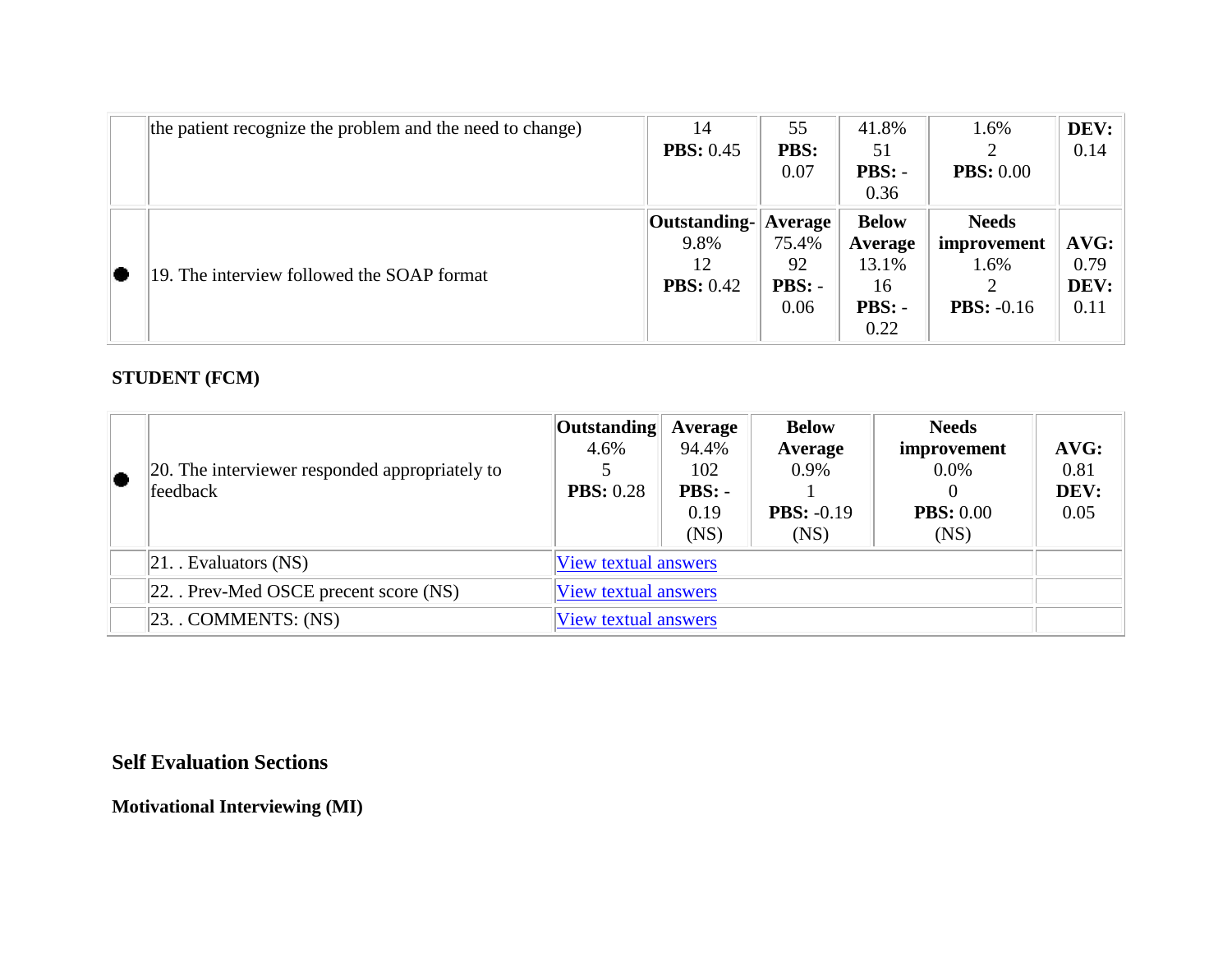|  | 1. I was prepared to assess disease risk and use motivational<br>interviewing skills | Above<br>average<br>32.8%<br>39<br><b>PBS:</b> 0.26 | Average<br>60.5%<br>72<br><b>PBS: -</b><br>0.22 | <b>Needs</b><br>improvement<br>6.7%<br><b>PBS: -0.08</b> | AVG:<br>.26<br>DEV:<br>0.57 |
|--|--------------------------------------------------------------------------------------|-----------------------------------------------------|-------------------------------------------------|----------------------------------------------------------|-----------------------------|
|--|--------------------------------------------------------------------------------------|-----------------------------------------------------|-------------------------------------------------|----------------------------------------------------------|-----------------------------|

## **History (Hx)**

| 2. I obtained a <b>social history</b> - living situation, activities and support<br>system    | Above<br>average<br>39.5%<br>47<br><b>PBS:</b> 0.16  | Average<br>48.7%<br>58<br>$\text{PBS:}$<br>0.12   | <b>Needs</b><br>improvement<br>11.8%<br>14<br><b>PBS: -0.05</b> | AVG:<br>1.28<br>DEV:<br>0.66 |
|-----------------------------------------------------------------------------------------------|------------------------------------------------------|---------------------------------------------------|-----------------------------------------------------------------|------------------------------|
| 3. I obtained a <b>pertinent family history</b> - family history of illnesses<br>and diseases | Above<br>average<br>45.8%<br>55<br><b>PBS:</b> 0.14  | Average<br>49.2%<br>59<br>$\text{PBS:}$ -<br>0.10 | <b>Needs</b><br>improvement<br>5.0%<br>6<br><b>PBS: -0.09</b>   | AVG:<br>1.41<br>DEV:<br>0.58 |
| 4. I noted the substance use history - tobacco, alcohol, other drugs                          | Above<br>average<br>55.0%<br>66<br><b>PBS: 0.11</b>  | Average<br>35.0%<br>42<br>$\text{PBS:}$ -<br>0.04 | <b>Needs</b><br>improvement<br>10.0%<br>12<br><b>PBS: -0.11</b> | AVG:<br>1.45<br>DEV:<br>0.67 |
| 5. I obtained a <b>diet history</b> - sugary drinks, fruits/veg, protein, carbs,<br> junk     | Above<br>average<br>44.5%<br>53<br><b>PBS: -0.06</b> | Average<br>49.6%<br>59<br><b>PBS:</b> 0.09        | <b>Needs</b><br>improvement<br>5.9%<br><b>PBS: -0.08</b>        | AVG:<br>1.39<br>DEV:<br>0.60 |
| 6. I obtained an <b>exercise history</b> - frequency, duration, intensity, type               | Above<br>average<br>36.1%                            | Average<br>50.4%<br>60                            | <b>Needs</b><br>improvement<br>13.4%                            | AVG:<br>1.23<br>DEV:         |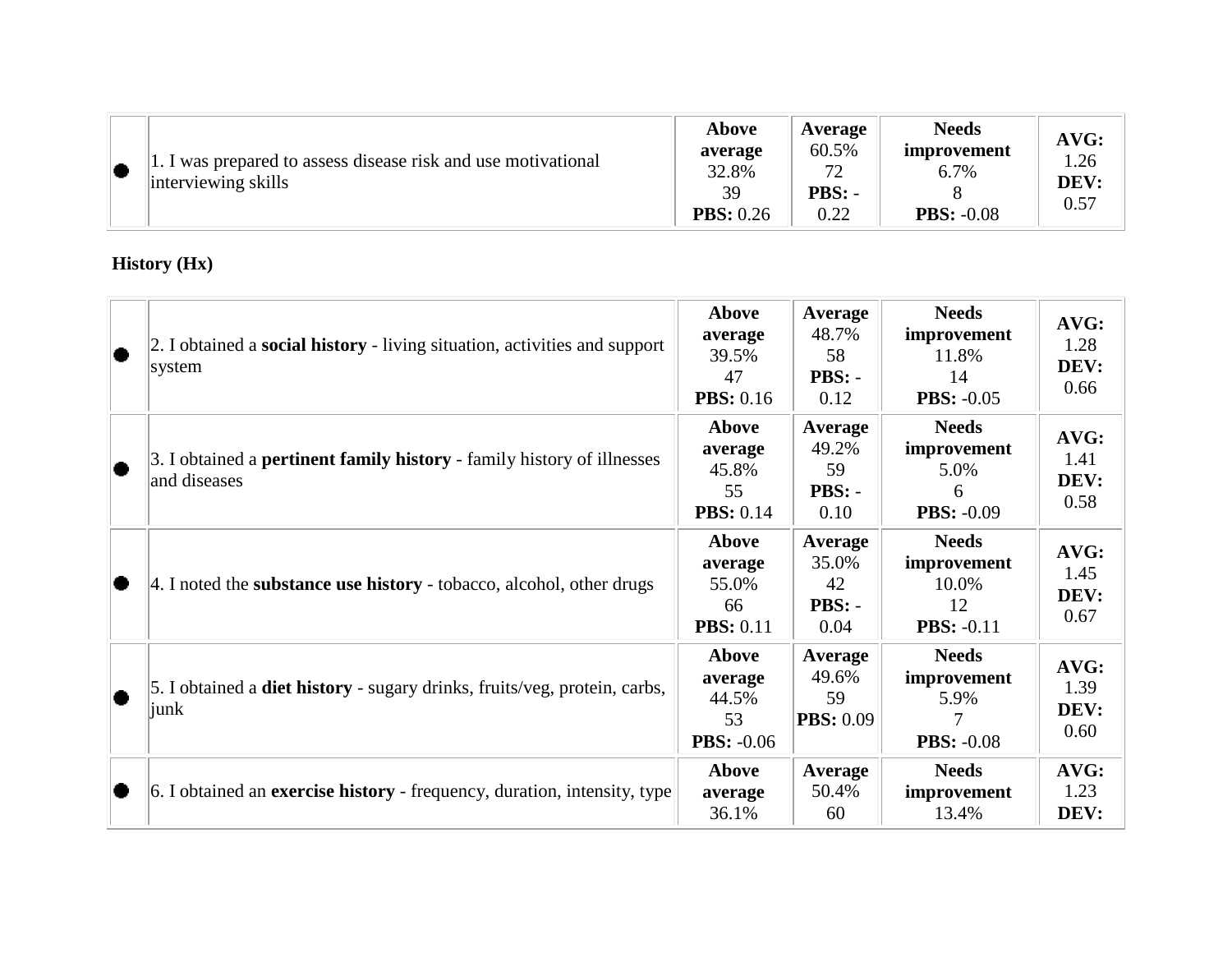|  | $\sim$<br>$+$                                                           | DDC.<br>0.04 | 10                     | $\sim$ $\sim$<br>0.67 |
|--|-------------------------------------------------------------------------|--------------|------------------------|-----------------------|
|  | $\Omega$<br>DD C.<br>0.02<br>$\mathbf{1} \mathbf{D} \mathbf{D} \bullet$ |              | $-0.08$<br>DDC.<br>'N. |                       |

# **Patient/Physician Interaction (PPI)**

|   | 7. I utilized open-ended questions during the encounter                           | strongly agree $=$<br>observed multiple<br>times<br>77.5%<br>93<br><b>PBS: -0.10</b> | $agree =$<br>observed at<br>least once<br>22.5%<br>27<br><b>PBS:</b> 0.10  | $disagree = did$<br>not observe<br>$0.0\%$<br>0<br><b>PBS:</b> 0.00 | AVG:<br>1.77<br>DEV:<br>0.42 |
|---|-----------------------------------------------------------------------------------|--------------------------------------------------------------------------------------|----------------------------------------------------------------------------|---------------------------------------------------------------------|------------------------------|
|   | 8. I utilized <b>affirmations</b> and/or supported <b>self-efficacy</b> .         | strongly agree $=$<br>observed multiple<br>times<br>62.5%<br>75<br><b>PBS: 0.12</b>  | $agree =$<br>observed at<br>least once<br>35.0%<br>42<br><b>PBS: -0.05</b> | $disagree = did$<br>not observe<br>2.5%<br>3<br><b>PBS: -0.21</b>   | AVG:<br>1.60<br>DEV:<br>0.54 |
|   | 9. I utilized reflections and/or summarized. (Rephrased what<br>the patient said) | strongly agree $=$<br>observed multiple<br>times<br>59.2%<br>71<br><b>PBS:</b> 0.13  | $agree =$<br>observed at<br>least once<br>37.5%<br>45<br><b>PBS: -0.06</b> | $disagree = did$<br>not observe<br>3.3%<br>4<br><b>PBS:</b> $-0.20$ | AVG:<br>1.56<br>DEV:<br>0.56 |
|   | 10. I utilized empathy through body language and eye contact.                     | strongly agree $=$<br>observed multiple<br>times<br>76.5%<br>91<br><b>PBS: -0.03</b> | $agree =$<br>observed at<br>least once<br>20.2%<br>24<br><b>PBS: 0.05</b>  | $disagree = did$<br>not observe<br>3.4%<br>Δ<br><b>PBS: -0.05</b>   | AVG:<br>1.73<br>DEV:<br>0.51 |
| о | 11. I utilized <b>empathy</b> through verbal responses.                           | strongly agree $=$<br>observed multiple                                              | $agree =$<br>observed at                                                   | $disagree = did$<br>not observe                                     | AVG:<br>1.65                 |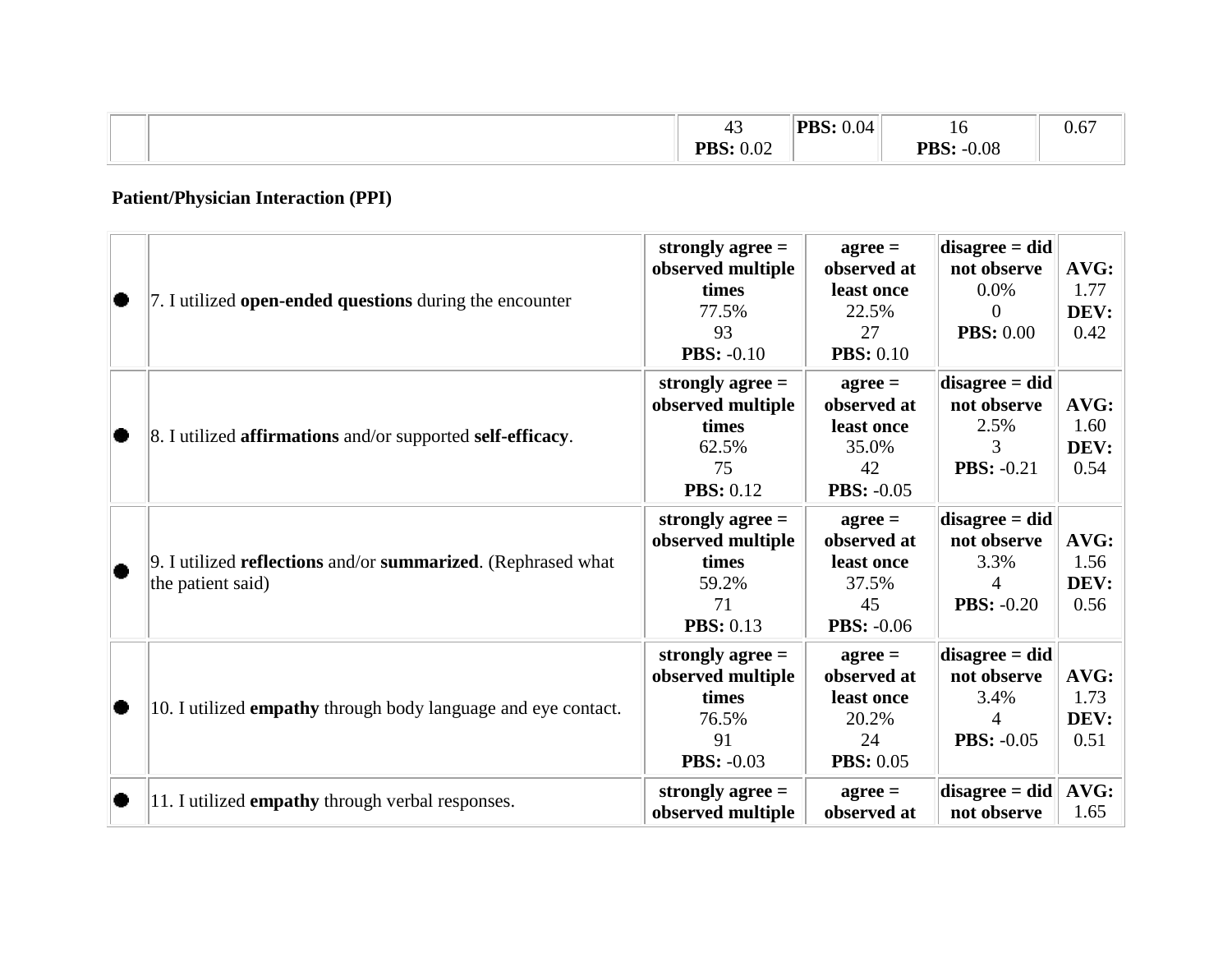|                                                                                                                                                                          | times<br>68.6%<br>81<br><b>PBS: -0.13</b>                                           | least once<br>28.0%<br>33<br><b>PBS:</b> 0.18                                    | 3.4%<br>4<br><b>PBS: -0.15</b>                                       | DEV:<br>0.54                 |
|--------------------------------------------------------------------------------------------------------------------------------------------------------------------------|-------------------------------------------------------------------------------------|----------------------------------------------------------------------------------|----------------------------------------------------------------------|------------------------------|
| 12. In providing information or making a recommendation to the<br>patient I asked permission.                                                                            | strongly agree $=$<br>observed multiple<br>times<br>41.7%<br>50<br><b>PBS: 0.01</b> | $agree =$<br>observed at<br>least once<br>55.0%<br>66<br><b>PBS: 0.02</b>        | $disagree = did$<br>not observe<br>3.3%<br>4<br><b>PBS:</b> $-0.09$  | AVG:<br>1.38<br>DEV:<br>0.55 |
| 13. In providing information or making a recommendation to the<br>patient, I used clear and understandable terms and adapted to<br>the patient's level of understanding. | strongly agree $=$<br>observed multiple<br>times<br>42.0%<br>50<br><b>PBS: 0.03</b> | $a\text{gree} =$<br>observed at<br>least once<br>52.1%<br>62<br><b>PBS:</b> 0.03 | $disagree = did$<br>not observe<br>5.9%<br><b>PBS: -0.11</b>         | AVG:<br>1.36<br>DEV:<br>0.59 |
| 14. In providing information or making a recommendation to the<br>patient, I asked for the patient's response and/or<br>understanding.                                   | strongly agree $=$<br>observed multiple<br>times<br>39.8%<br>47<br><b>PBS:</b> 0.10 | $agree =$<br>observed at<br>least once<br>51.7%<br>61<br><b>PBS: -0.05</b>       | $disagree = did$<br>not observe<br>8.5%<br>10<br><b>PBS:</b> $-0.09$ | AVG:<br>1.31<br>DEV:<br>0.62 |

# **Issues Specific to Case (ISC)**

|                                                              | strongly agree $=$<br>observed multiple | $agree = observed$<br>at least once | $disagree = did$<br>not observe | AVG: |
|--------------------------------------------------------------|-----------------------------------------|-------------------------------------|---------------------------------|------|
| 15. I utilized <b>developing discrepancy</b> -by helping the | times                                   | 61.9%                               | 21.2%                           | 0.96 |
| patient to identify the arguments for and against change.    | 16.9%                                   | 73                                  | 25                              | DEV: |
|                                                              | 20                                      | <b>PBS:</b> 0.00                    | <b>PBS:</b> $-0.16$             | 0.62 |
|                                                              | <b>PBS:</b> 0.17                        |                                     |                                 |      |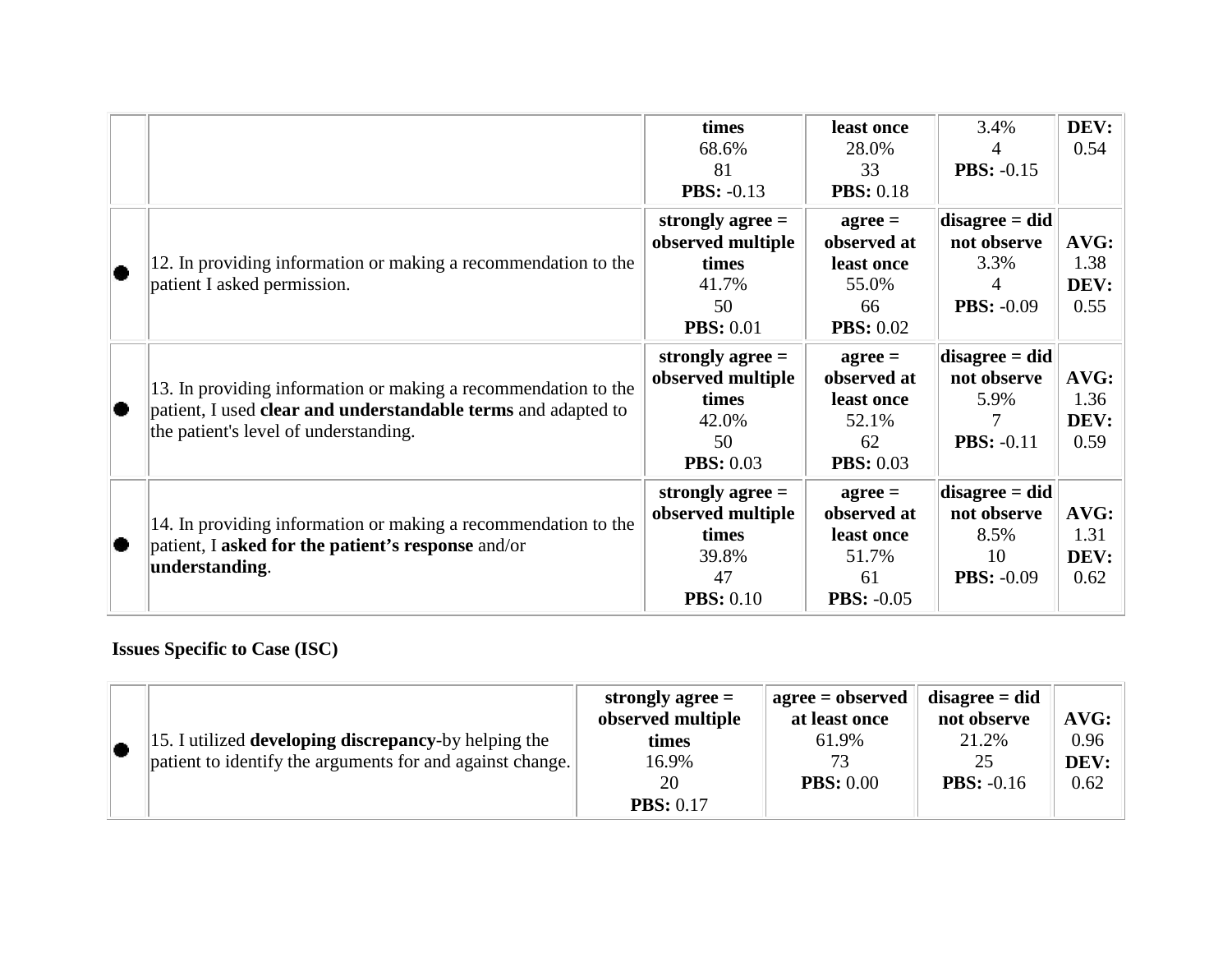| $\bullet$ | 16. I utilized rolling with resistance-while using<br>reflection in response to patient's resistance.        | strongly agree $=$<br>observed multiple<br>times<br>27.7%<br>33<br><b>PBS: 0.07</b> | $agree = observed$<br>at least once<br>65.5%<br>78<br><b>PBS: -0.01</b>   | $disagree = did$<br>not observe<br>6.7%<br>8<br><b>PBS:</b> $-0.10$   | AVG:<br>1.21<br>DEV:<br>0.55 |
|-----------|--------------------------------------------------------------------------------------------------------------|-------------------------------------------------------------------------------------|---------------------------------------------------------------------------|-----------------------------------------------------------------------|------------------------------|
| $\bullet$ | 17. I responded appropriately given the patient's initial<br>stage of change in regard to a problem behavior | strongly agree $=$<br>observed multiple<br>times<br>32.2%<br>38<br><b>PBS: 0.01</b> | $agree = observed$<br>at least once<br>61.0%<br>72<br><b>PBS: 0.00</b>    | $disagree = did$<br>not observe<br>6.8%<br>8<br><b>PBS: -0.04</b>     | AVG:<br>1.25<br>DEV:<br>0.57 |
|           | 18. I helped move the patient to the next stage of<br>change                                                 | strongly agree $=$<br>observed multiple<br>times<br>21.8%<br>26<br><b>PBS:</b> 0.13 | $agree = observed$<br>at least once<br>61.3%<br>73<br><b>PBS:</b> $-0.03$ | $disagree = did$<br>not observe<br>16.8%<br>20<br><b>PBS:</b> $-0.11$ | AVG:<br>1.05<br>DEV:<br>0.62 |

## **Information Sharing (IS)**

| 19. I clearly stated the <b>patient's diagnosis or risk factors</b> | Above average<br>18.6%<br>22<br><b>PBS:</b> 0.12 | Average<br>40.7%<br>48<br>$\vert$ <b>PBS:</b> -0.02 | Needs Improvement<br>40.7%<br>48<br><b>PBS: -0.08</b> | $ {\rm AVG:0.78} $<br>$\vert$ DEV: 0.74 |
|---------------------------------------------------------------------|--------------------------------------------------|-----------------------------------------------------|-------------------------------------------------------|-----------------------------------------|
| $ 20$ . The interview followed the <b>SOAP format</b>               | Above average<br>42.5%<br>51<br><b>PBS:</b> 0.20 | Average<br>46.7%<br>56<br><b>PBS:</b> $-0.13$       | Needs Improvement<br>10.8%<br><b>PBS:</b> $-0.12$     | AVG: 1.32 <br>$\vert$ DEV: 0.66 $\vert$ |

# **Feedback (FB)**